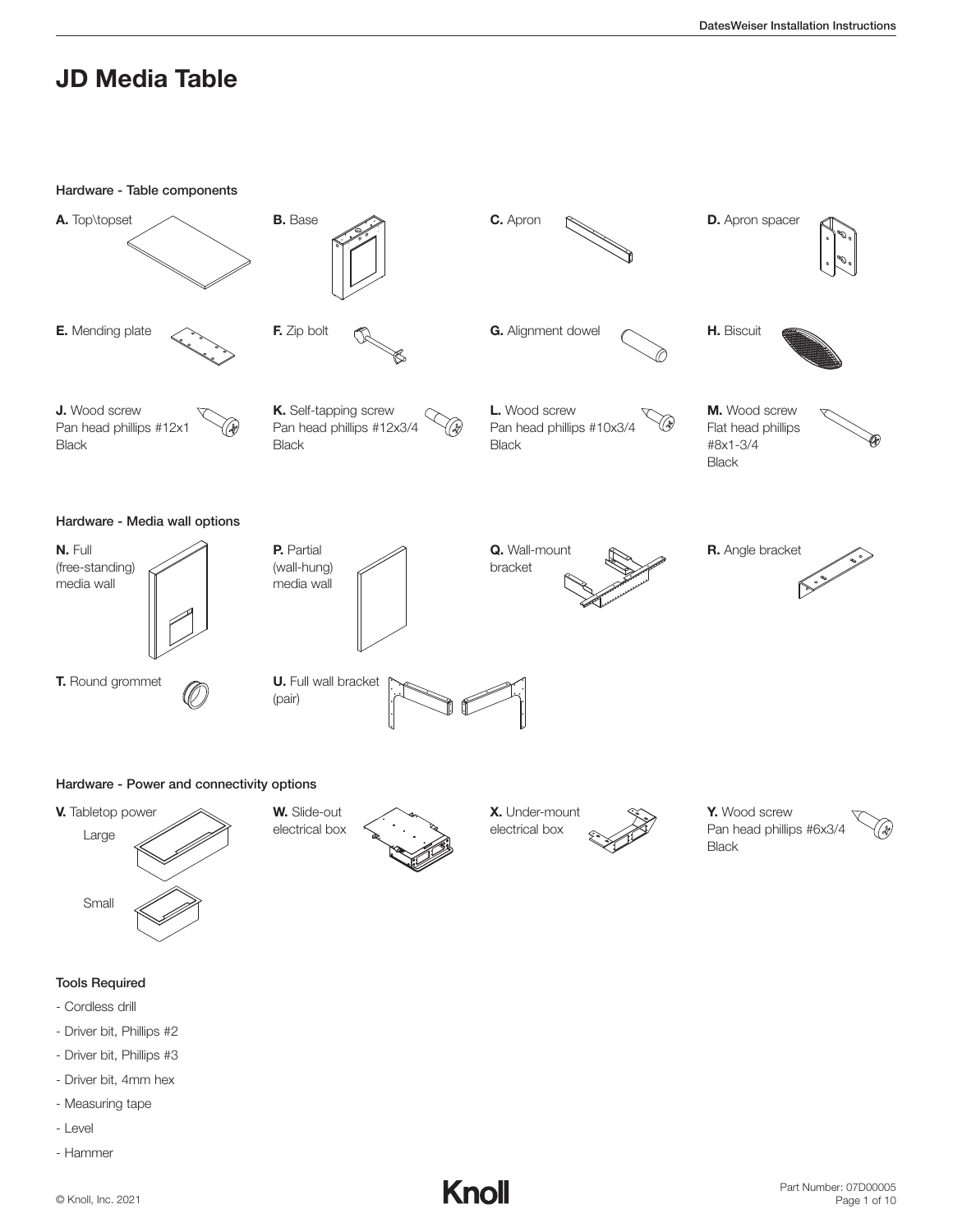### 1. Base Assembly

#### 1.1. TABLES WITH 3‐1/2" WIDE BASES

- 1.1.1. Prepare apron assembly, attaching apron spacer (D) to one end of all aprons (C) with fasteners (K) oriented as shown in detail A.
- 1.1.2. Prepare base (B) to attach apron assemblies by loosely attaching fasteners (J) into pilot holes on access door side of base as shown in detail A, stopping about 1/8" short from being completely tightened.
- 1.1.3. Attach apron assemblies to bases (B) by engaging the keyholes with fasteners (J) loosely attached to bases in the previous step.

Note: Bases oriented with access door facing inward.

- 1.1.4. Complete attachment of apron assemblies (C\D) to bases (B) with fasteners (J), making sure all fasteners are now tight.
- 1.1.5. Insert alignment dowels (G) to bases (B). If the fit is too tight to do by hand, tap gently with a hammer.
- 1.1.6. Base assembly is now complete. Proceed to section 2 for "End Support Attachment".

### 1.2 TABLES WITH 6" WIDE BASES

1.2.1. Attach aprons (C) to bases (B) with fasteners (J) on access door side of base as shown in detail B.

Note:

 Bases oriented with access door facing inward.

- 1.2.2. Insert alignment dowels (G) to bases (B). If the fit is too tight to do by hand, tap gently with a hammer.
- 1.2.3. Base assembly is now complete. Proceed to section 2 for "End Support Attachment".



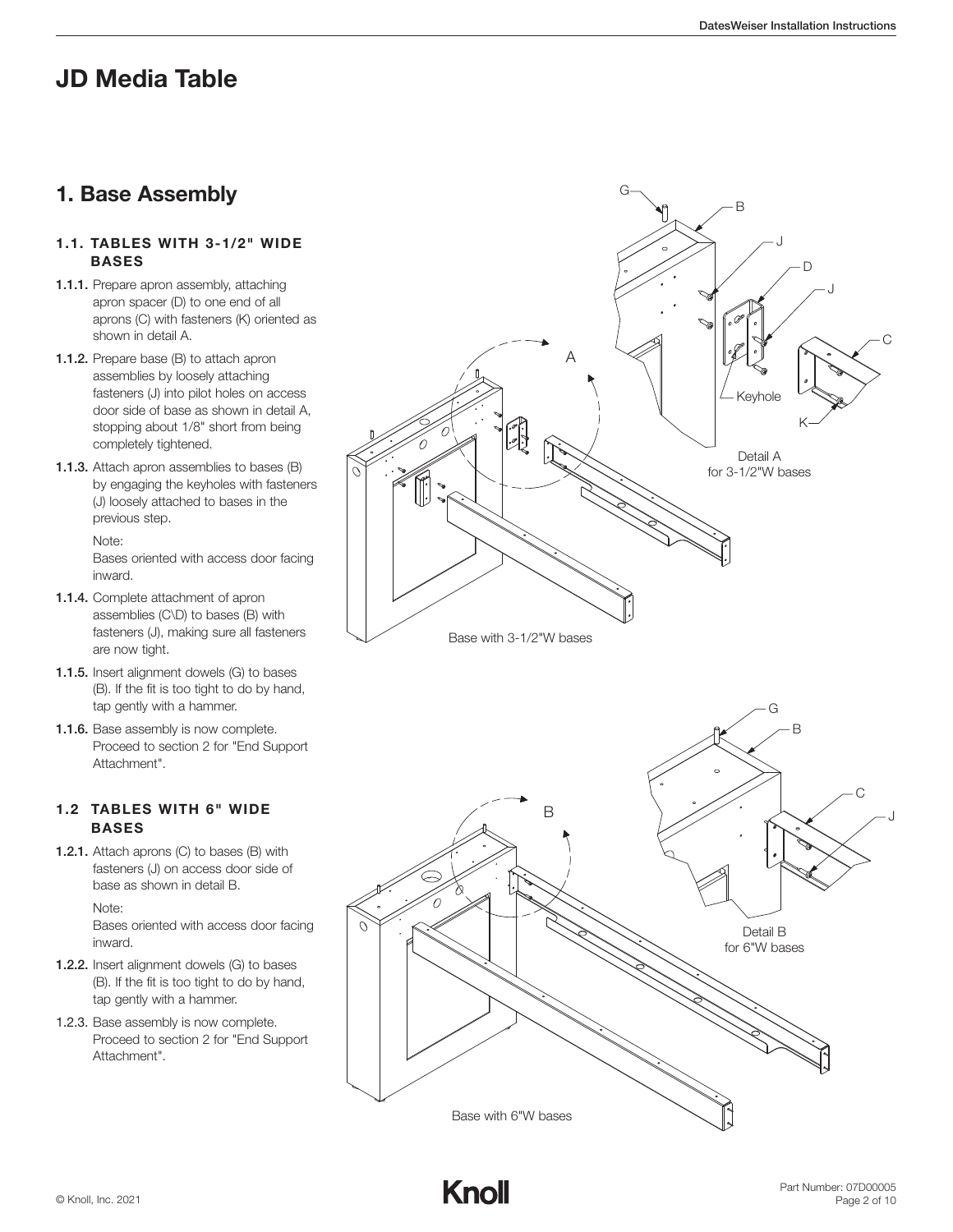### 2. End Support **Attachment**

#### 2.1. TABLES WITH WALL‐MOUNT BRACKET

- 2.1.1. Attach wall‐mount bracket (Q) to apron (C) with fasteners (K) oriented as shown in detail C.
- 2.1.2. Using the centre v-notch on the wallmount bracket as a guide, locate and mark the supporting wall where the table will be attached.
- 2.1.3. With base (B) levelers extended approximately 1/8" (to allow for some adjustability in both directions after attaching to the wall) level and secure the base assembly to the supporting wall using end user supplied fasteners. Once secured to the wall, double‐check the level and adjust the base levelers if needed.

#### Note:

It is the responsibility of the customer and its structural engineer\architect to specify the correct fasteners and method for attaching the table to the supporting wall and to confirm that the installers have adhered to these specifications. For all local building standards and codes, and additional requirements (including, but not limited to, seismic conditions) the customer should always consult local code agencies.

2.1.4. End support attachment is now complete. Proceed to section 3 for "Top Assembly".



Base with wall-mount bracket



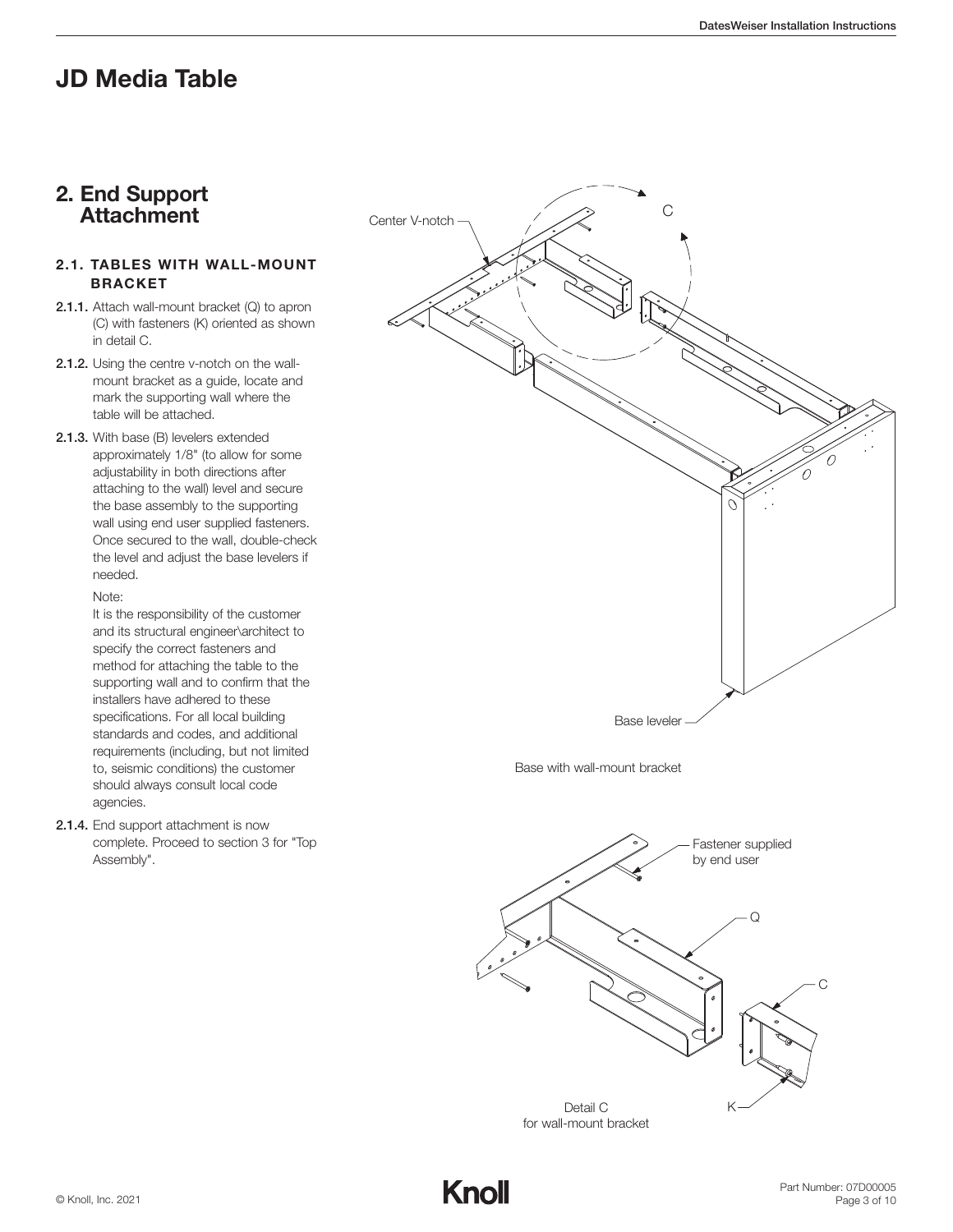#### 2.2. TABLES WITH FULL (FREE‐ STANDING) WALL

- 2.2.1. Attach full wall bracket pair (U) to the inside vertical frame members behind the access door on full wall (N) using fasteners (J) as shown in detail D.
- 2.2.2. Position full wall assembly where desired then attach base assembly from section 1 connecting the full-wall bracket pair (U) to aprons (C) with fasteners (K) oriented as shown in detail E.
- 2.2.3. (optional)

Supplied with each full media wall are two (press‐fit) round grommets (T) with a 1‐9/16" inside clearance used to channel cables from the floor, the ceiling, or both directions at once. Grommets are field installed using a Ø1‐3/4" hole saw in the location that best suits the end users application anywhere within the 24" grommet zone centred above the top, as detailed in the illustrations.

2.2.4. (done after top is assembled in section 3 on tops 54"D)

Using field‐drilled holes, attach angle bracket (R) to the underside of top (a) and vertical surface of full wall (N) inset about 6" from the edge of the top using fasteners (L) as shown in detail F.

2.2.5. End support attachment is now complete. Proceed to section 3 for "Top Assembly".



Detail F (Optional) Angle brackets done after top assembly



Base and full wall assembly

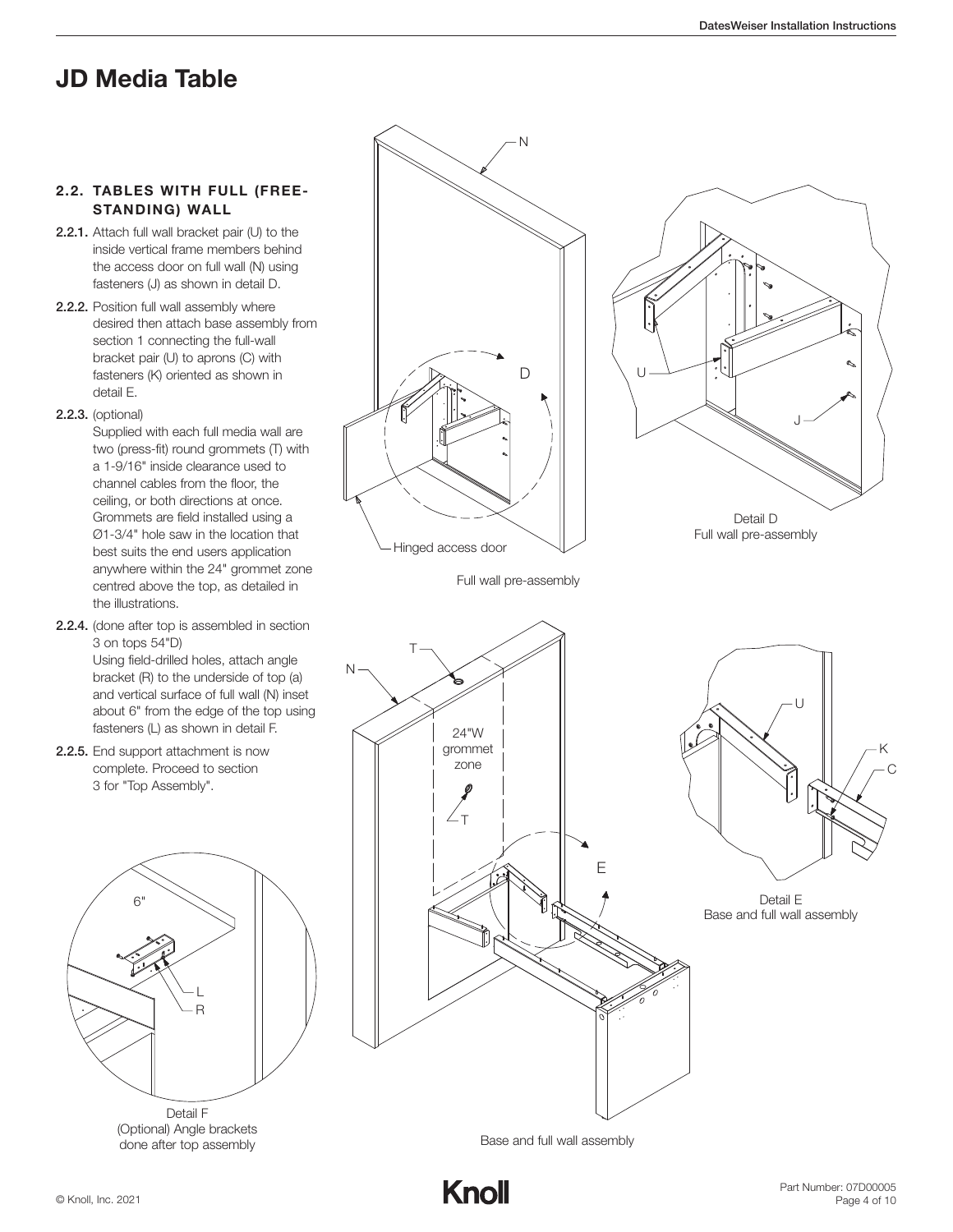### 3 Top Assembly

#### Before you begin:

Tops are directional. To determine proper orientation look for the two ø23/64 (8 mm) locating dowel holes on the bottom. The end closest to these holes will be the base end and the other will be the wall end.

For 2‐pc tops, the one with these locating holes will be the base end piece and the other will be the wall end. Also take care to orient the two sections properly to identify the base and wall edges, if you need to drill an edge grommet as detailed in the next step.

### 3.1. FIELD DRILLED EDGE GROMMET (OPTIONAL)

Note:

 If you are not installing a partial media wall that will require running cables through the top, ignore this step.

3.1.1. On the wall end edge of the top, using a Ø2" hole saw drill a grommet hole centre in depth as shown in detail G.

### 3.2. 1‐PIECE TOPS

- 3.2.1. Place top (A) on base assembly using alignment dowels (G) to properly position it.
- **3.2.2.** Secure top (A) to base assembly with fastener (J) on aprons (C) and fasteners (M) on inside of bases (B) as shown in detail J.

Note:

 Use access door to access fastener (M) locations inside bases.

3.2.3. Top assembly is now complete. Proceed to section 4 if installing the optional partial media wall on a wall‐ hung table or to section 5 for "Power & Connectivity", if this option was selected.



for all tables

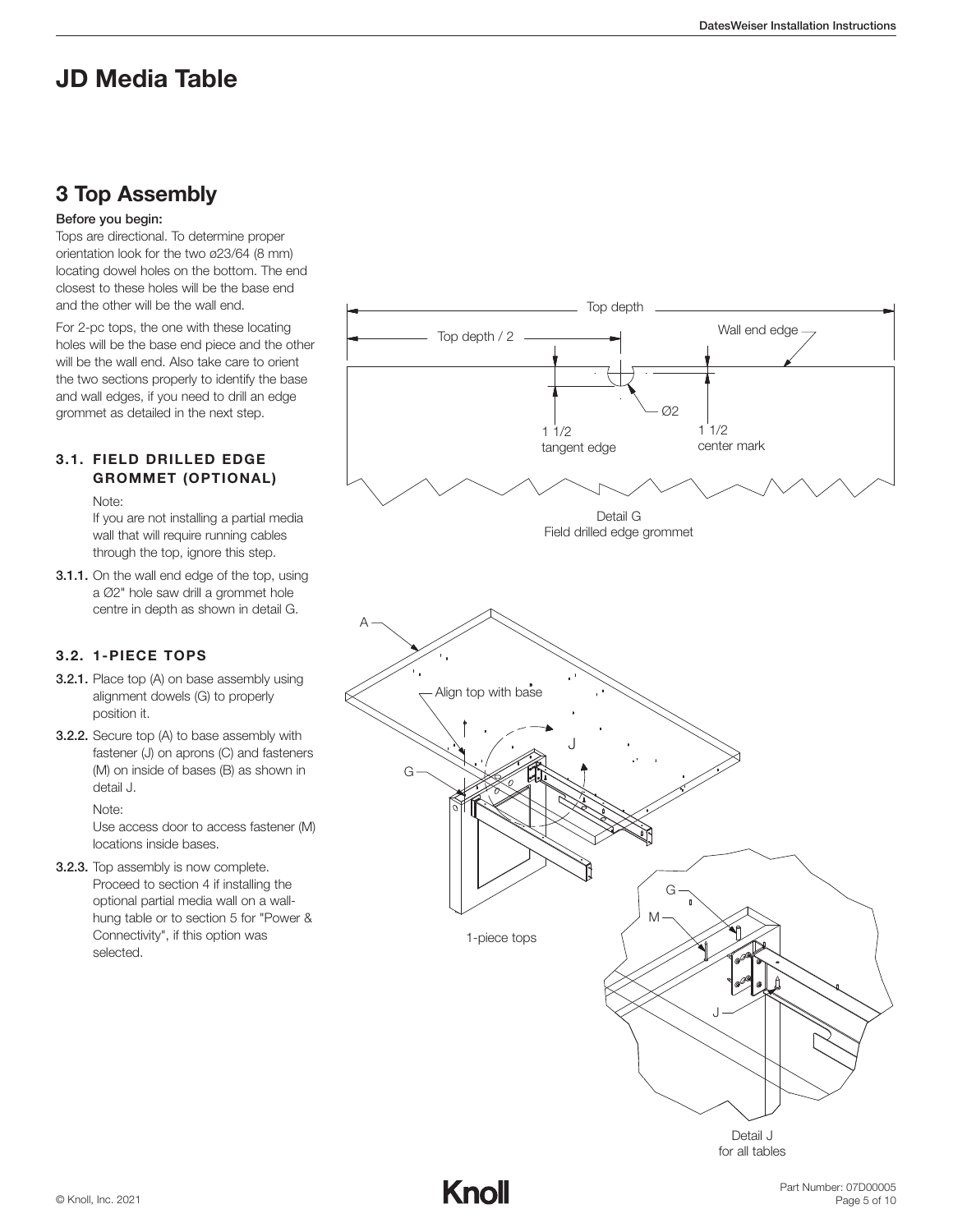#### 3.3. 2‐PIECE TOPS (TOPSETS)

- 3.3.1. Beginning at the wall support end, loosely place the first top on the base assembly then insert the alignment biscuits (H) into the grooves machined into the connection edge of the top.
- 3.3.2. Using alignment dowels (g) for proper positioning place the second top on the base, taking care to also align and insert biscuits (H) already inserted in the first top. Both pieces should now be properly located.
- 3.3.3. Using zip bolts (F) and a 4mm hex key, tie both pieces together.
- 3.3.4. Using mending plates (E) with fasteners (L), flush the top surface.
- 3.3.5. Secure the topset to the base assembly with fastener (J) on aprons (C) and fasteners (M) on inside of bases (B). Note:

 Use access door to access fastener (M) locations inside bases.

3.3.6. Top assembly is now complete. Proceed to section 4 if installing the optional partial media wall on a wall‐ hung table or to section 5 for "Power & Connectivity", if this option was selected.



2-piece tops



Detail H for 2-piece tables

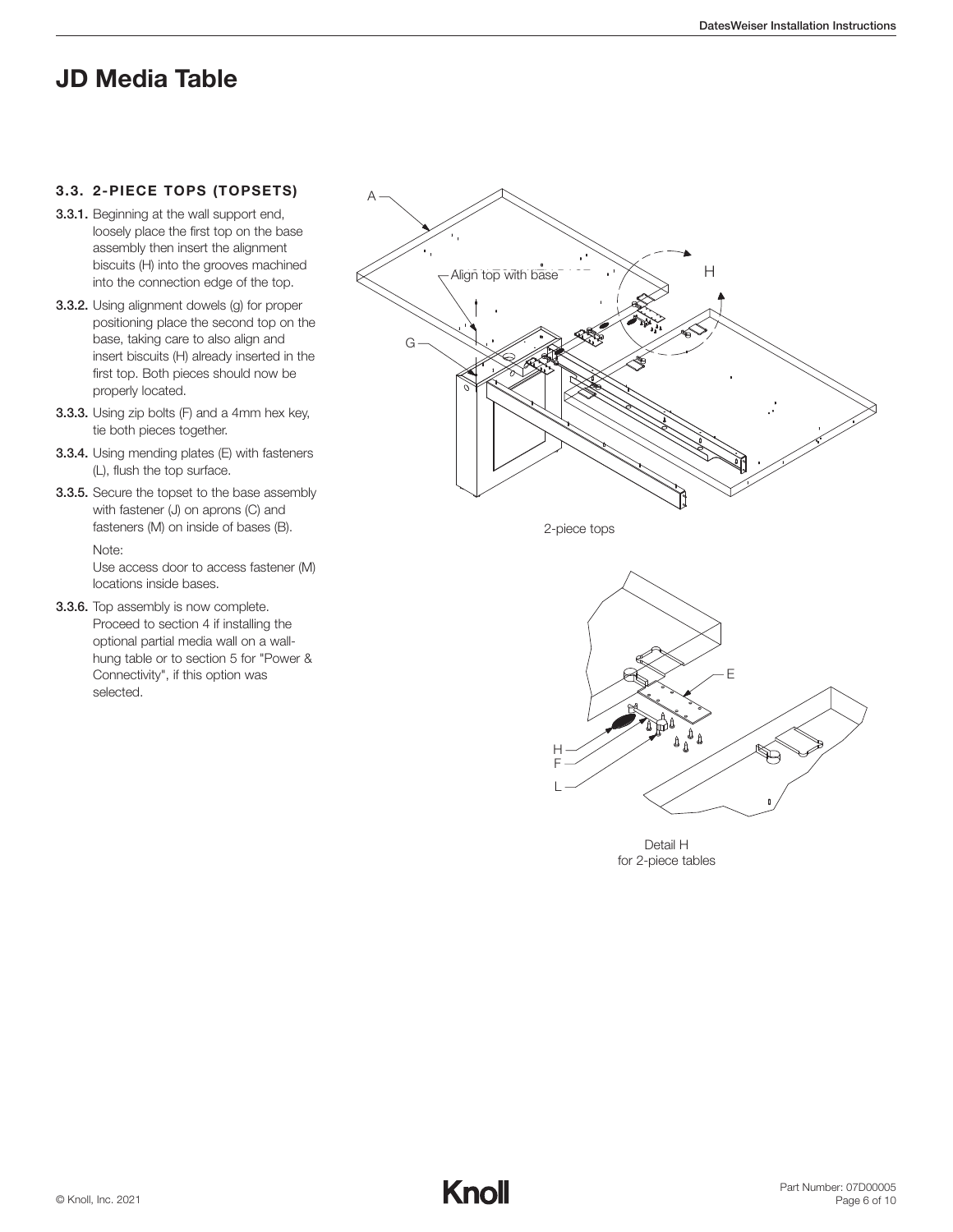### 4 Partial Media Wall Assembly (wall‐mounted table option)

Note:

 The partial media wall (S) is intended for use with the wall‐mounted media table only.

4.1. (optional)

 Supplied with each partial media wall is one (press‐fit) round grommet with a 1‐9/16" inside clearance used to channel cables from the floor direction. Grommet is field installed using a Ø1‐3/4" hole saw in the location that best suits the end users application anywhere within the 19"H x 6‐1/2"W grommet zone centred above the top, as detailed in the illustrations. If you are using this grommet and already know where you want to install it, you can do it now or wait until later, if you prefer.

4.2. Position the attachment panel portion of the partial media wall (N) resting and centred on the table top. Then using field drilled holes fasten it to the support wall.

#### Note:

 It is the responsibility of the customer and its structural engineer\architect to specify the correct fasteners and method for attaching the media wall to the supporting wall and to confirm that the installers have adhered to these specifications. For all local building standards and codes, and additional requirements (including, but not limited to, seismic conditions) the customer should always consult local code agencies.



Wall attachment panel

Detail L Edge grommet for partial wall

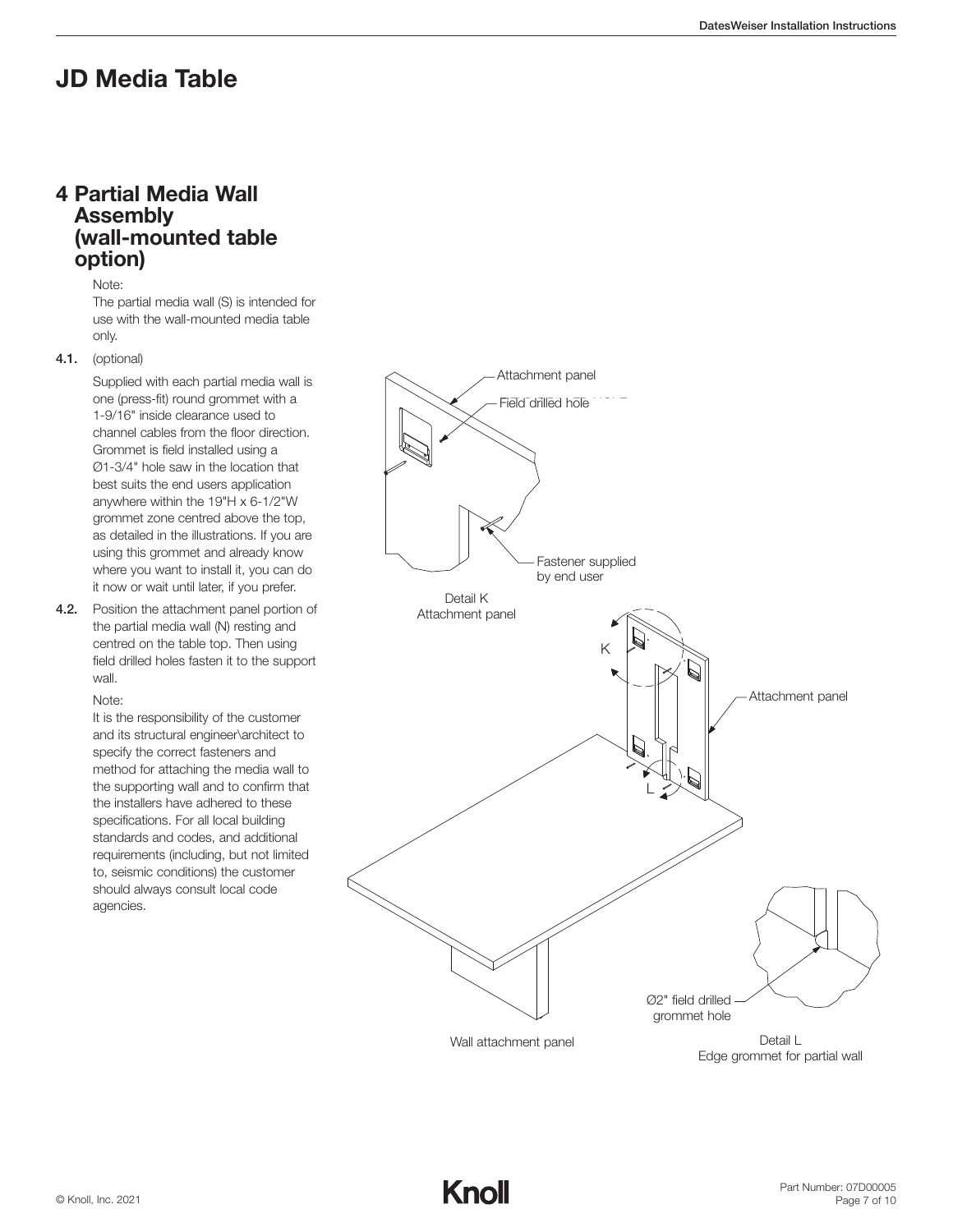4.3. Attach the finished cover portion of the partial media wall by engaging the wall cleats, as shown In detail M.

Note:

 If you need to install the grommet and elected to not install it earlier in step 4.1, you can do it now.

4.4. Partial media wall assembly is now complete. Proceed to section 5 for "Power & Connectivity", if this option was selected.

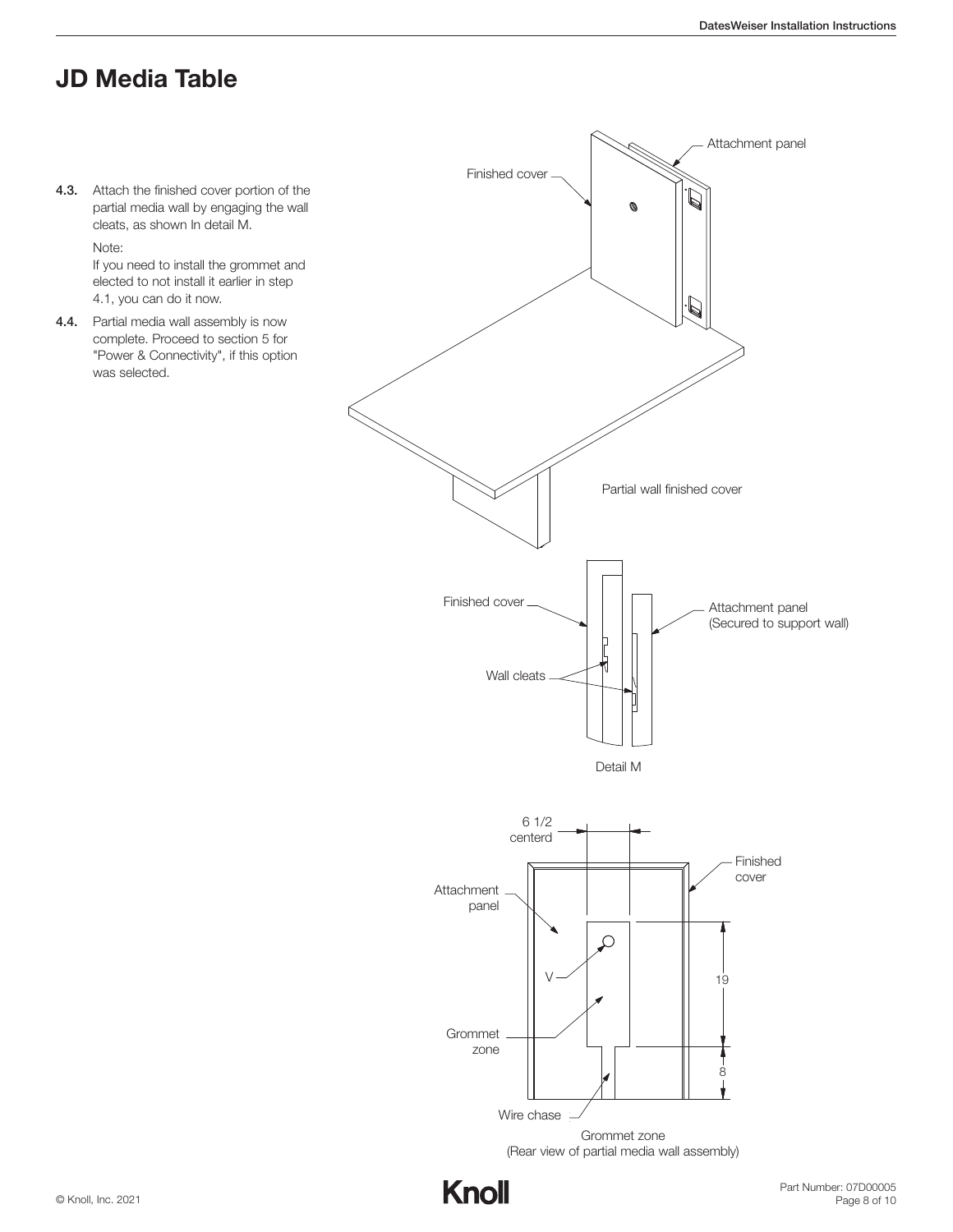### 5 Power & Connectivity

#### 5.1. TABLETOP ELECTRICAL BOX

- 5.1.1. Install tabletop box (V) into the factory cutouts provided using the instructions included with the power units.
- 5.1.2. For installing extron components, see "Instructions 00D00002".
- 5.1.3. For cable management, see image "Cabling diagrams".

### 5.2. SLIDE‐OUT ELECTRICAL BOX

- 5.2.1. Using the instructions included with slide-out box (W), attach them to the underside of top (A) using the pilot holes to properly locate each unit as shown in detail P.
- 5.2.2. For installing extron components, see "Instructions 00D00002".
- 5.2.3. For cable management, see image "Cabling diagrams".

### 5.3. UNDER‐MOUNT ELECTRICAL BOX

- 5.3.1. Prepare top (A) to accept under‐mount box (X) by loosely attaching fasteners (Y) into the pilot holes shown in detail N, stopping about 1/16" short from being fully tightened.
- 5.3.2. Attach under-mount box (X) to the underside of top (A) by engaging the keyholes with fasteners (R) loosely attached to the top in the previous step.
- 5.3.3. Lock the under-mount box (X) in place with fasteners (R) using the holes on on rear tabs.
- 5.3.4. For installing extron components, see "Instructions 00D00002".
- 5.3.5. For cable management, see image "Cabling diagrams".



Tabletop power







Under-mount power